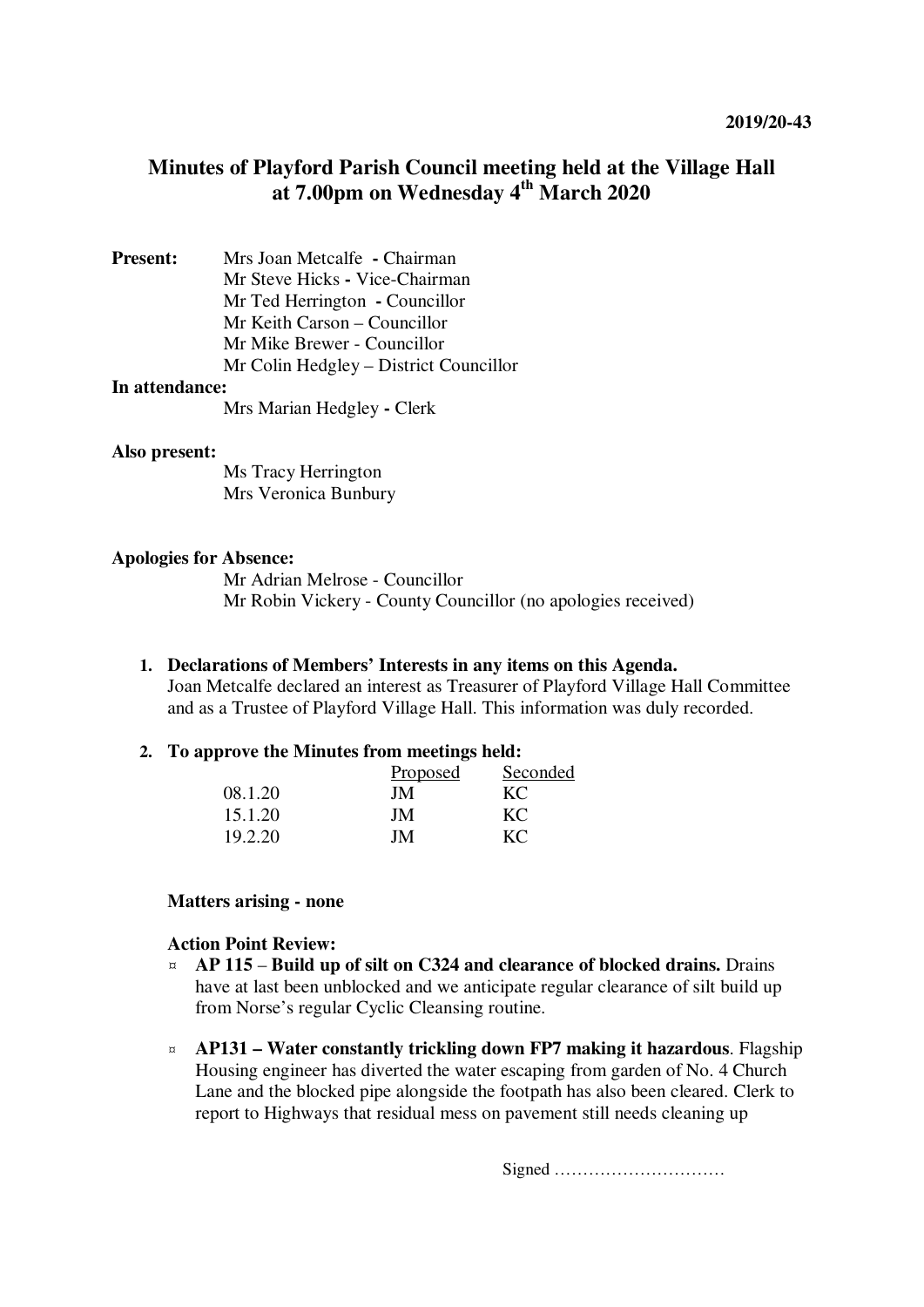### **2019/20-44**

- $\alpha$  **AP 135 Ongoing issues with FP's 1 & 3**. Footpaths issues on hold for time being as recent rain has stopped progress on any remedial work.
- ¤ **AP144 Warning signs for Church Lane** see Highways section in main agenda items
- ¤ **AP145 Church Road frequently flooded as gulleys need clearing** Grips at side of road have been dug out so that flood water can escape.
- ¤ **AP146 Blocked gulley near Bridge Cottage and loose paving slab.** This has now been dealt with by Highways.
- ¤ **AP147 Blocked culvert on LH side of entrance to Village Hall car park.** Binders Ltd have been engaged to clear the blockage and this was successful – see under Highways section of main agenda.
- ¤ **AP148 – Dead oak tree close to carriageway on C324** this has been reported to Highways and is awaiting inspection.
- ¤ **AP149 New grit bins in Church Road** these should be filled with grit within first two weeks of March.

For more details see Action Log appended at end of the Minutes.

**3. County Councillor's report** - There was no County Council report

### **4. District Councillor's report**

Colin Hedgley and Tony Fryatt's District Council report was circulated to councillors prior to the meeting and is appended at the end of these minutes.

In brief, Colin stated that:

- Steve Gallant, leader of ESC has made a statement pushing for money which would have been spent on the Ipswich Northern Route, to be spent instead on the Copdock interchange, the Orwell Bridge and A12 improvements
- £600K has been allocated for rough sleepers in the area
- Civil Parking Enforcement ESC is taking over responsibility for parking from April 2020 – an extra 20 uniformed people will be employed to monitor this. Please note that parking with two wheels on the pavement constitutes an obstruction, which must be dealt with by the Police, it is not a parking offence.
- Women's Cycle Tour will be held again in Suffolk this year
- BBC1 has a documentary entitled Britain's Housing Scandal at 9.15am on  $2<sup>nd</sup>$ ,  $3^{\text{rd}}, 7^{\text{th}}$  &  $9^{\text{th}}$  March

Signed ………………………………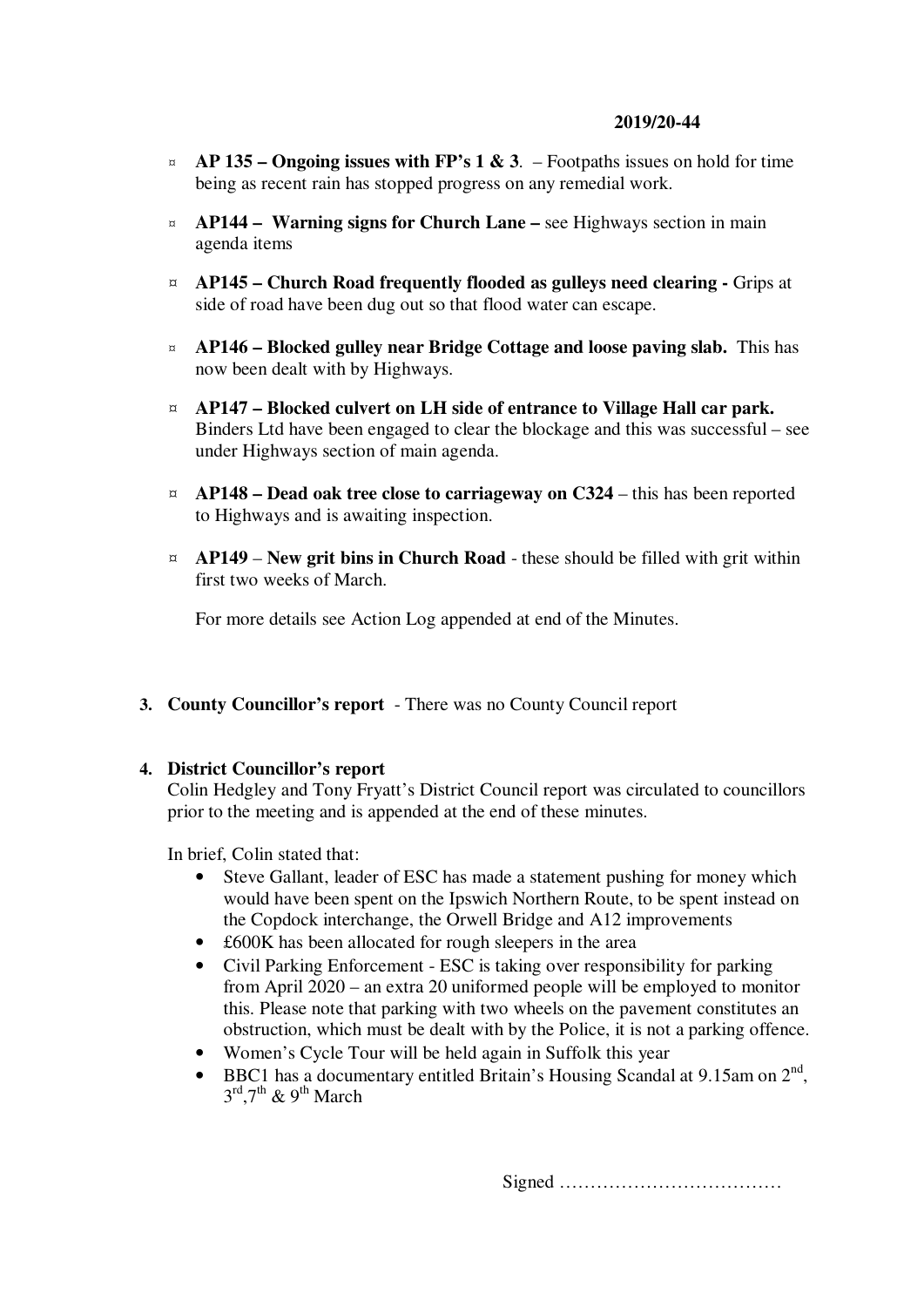### **5. Finance**

| Reporting & authorisation of cheques/online payments:             |         |  |  |
|-------------------------------------------------------------------|---------|--|--|
| Glasdon UK Ltd - Grit Bins                                        | £370.25 |  |  |
| ESC Norse Ltd – Annual grass $\&$ hedge maintenance               |         |  |  |
| Binders Ltd - Clearing blockage in pipe under car park entrance   |         |  |  |
| P E Holmes – Website hosting & Domain name                        |         |  |  |
| Clerk's expenses/Stationery+Ink cartridges                        |         |  |  |
| Clerk's salary for January $&$ February - as agreed in the budget |         |  |  |

Above payments proposed by Joan Metcalfe and seconded by Steve Hicks

Credits received:

01.01.20 N S & I annual interest £27.01 21.01.20 SCC Grant for new grit bins from Cllr Robin Vickery's budget £400.00

Bank Balances: Current a/c £3746.79 NS&I £3403.14

A bank reconciliation was carried out by Steve Hicks

Budget for 2019/20 –the budget was examined and found to be on track, Proposed by Joan Metcalfe and seconded by Steve Hicks

## **6. Highways**

- o Donation of £100 to SAVID was agreed by JM and seconded by Mike Brewer
- o Flooding issues/Drain clearance
	- C324 Drains successfully cleared on  $19<sup>th</sup>$  Feb
	- Blockage under car park entrance at Village Hall –this was cleared by Binders Ltd on  $27<sup>th</sup>$  Feb
	- **Spring Meadow blocked pipe next to footpath from Church Lane has** been cleared and excess water issue has dried up
	- Footpaths Issues See Action Points review
	- Signs for Church Lane: It has been agreed in principle to purchase signs saying "Unsuitable for Heavy Goods" to be placed at each end of Church Lane – exact locations and size of signs to be agreed at a site meeting.

## **7. Neighbourhood Plan – update**

NP Chairman Keith Carson has been asked to do an end of year completion certificate for the Groundwork grant received in this financial year.

Signed ……………………………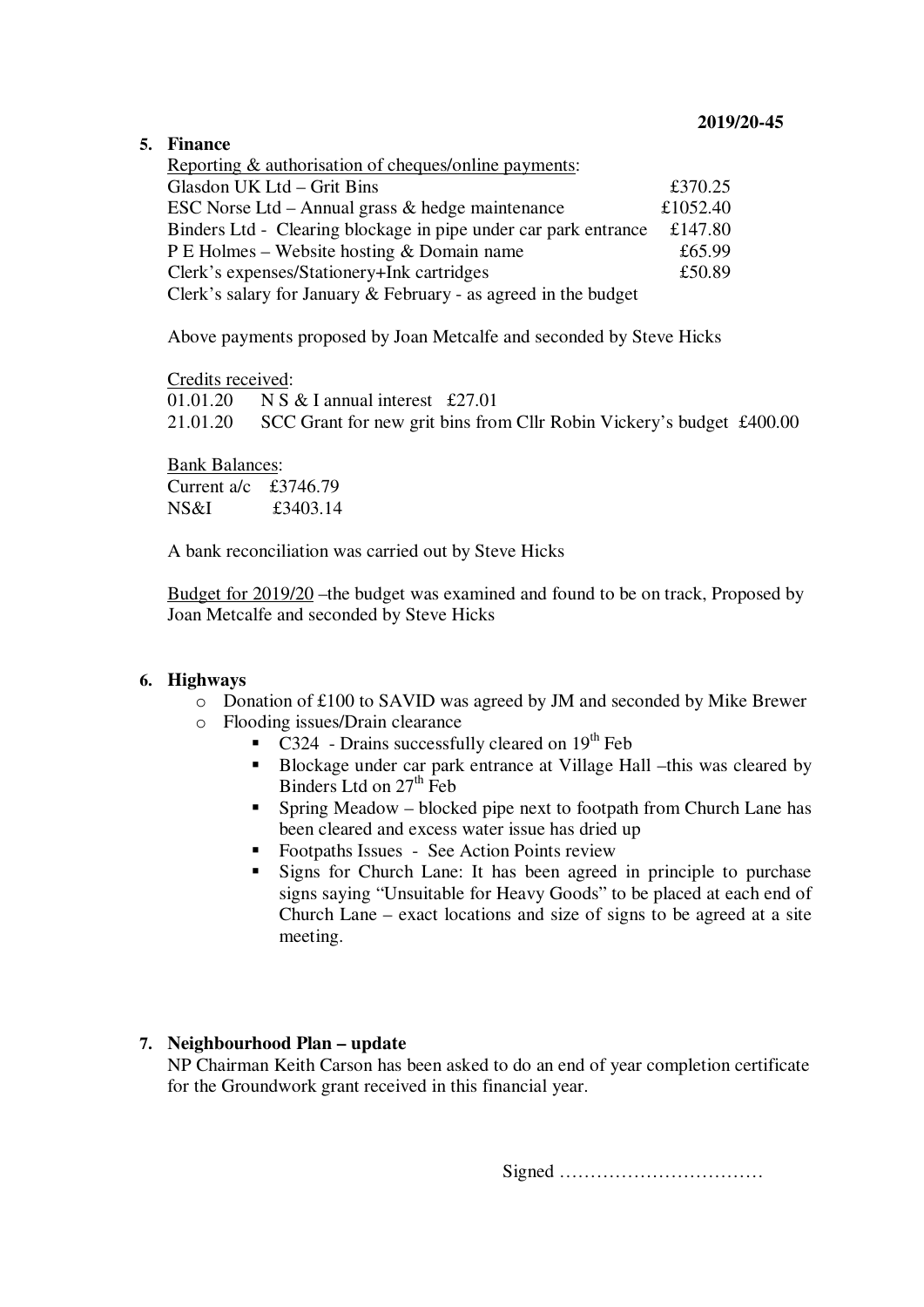### **8. Ipswich Northern Route proposals**

The results of the consultation on this scheme were released at the end of January and revealed that two-thirds of the respondents were totally opposed to all of the proposed routes and that only 26% were in favour of any. SCC leader, Matthew Hicks stated that no more work would be done towards the project as he could not continue without widespread local support. Three other local councils and also two local MP's opposed the scheme. This decision was later confirmed at SCC's next cabinet meeting in Feb 2020.

## **9. Neighbourhood Watch**

Following recent enquiries about local cover, a request for a donation was made by the Woodbridge branch of Neighbourhood Watch. The council declined this at there is no cover in the Playford area. Clerk to convey this to the local treasurer.

## **10. Playing field booking 26.6.21**

No forward events planned for the playing field in 2021 and no councillors had any objection to the booking, provided there was no excessive noise from the event.

## **11. Planning Issues**.

Application DC/20/0005/FUL - Alterations to dormer windows at Bransons. This has been passed by East Suffolk planners.

Application DC/20/0560/FUL – Temporary access onto Butts Road for concrete lorries to use during construction of stable block at Archway Paddock. SCC Highways stated they could not comment as details of the required splay of 90m in both directions were not included in the application.

## **12. Risk Assessment review**

Risk Assessment main document.

Keith Carson as Risk Assessment officer for the playing field commented:

- 1. Key to padlock on gate through to the playing field is missing padlock no longer necessary.
- 2. Deep ditch on LH side of entrance to car park needs marking with posts and horizontal bar or tape. This can be dealt with after the ditch has been dug out by Norse and reassessed. More work needs to be done here.
- 3. Wooden fence alongside car park and field is wobbly in places and needs a coat of wood preserver. Needs attention.
- 4. Basketball goal/net is wobbly and needs a tie wrap. Steve Hicks to fix.
- 5. Five-a-side Football pitch
	- i. Goal posts rusty, they need wire brushing and a coat of Hammerite. Keith to attend to.
	- ii. Goal area is dipped, needs stones removing and grass re-seeding or Astro turf laid – Steve Hicks to look into.
- 6. Bottle bank area (ESC Norse's responsibility) the space needs 4 x bottle banks, one needs replacing and broken glass which is accumulating in its space, needs removing. Clerk to report.

All councillors agreed to above changes and the rest of the document was unanimously endorsed by them.

Signed ……………………………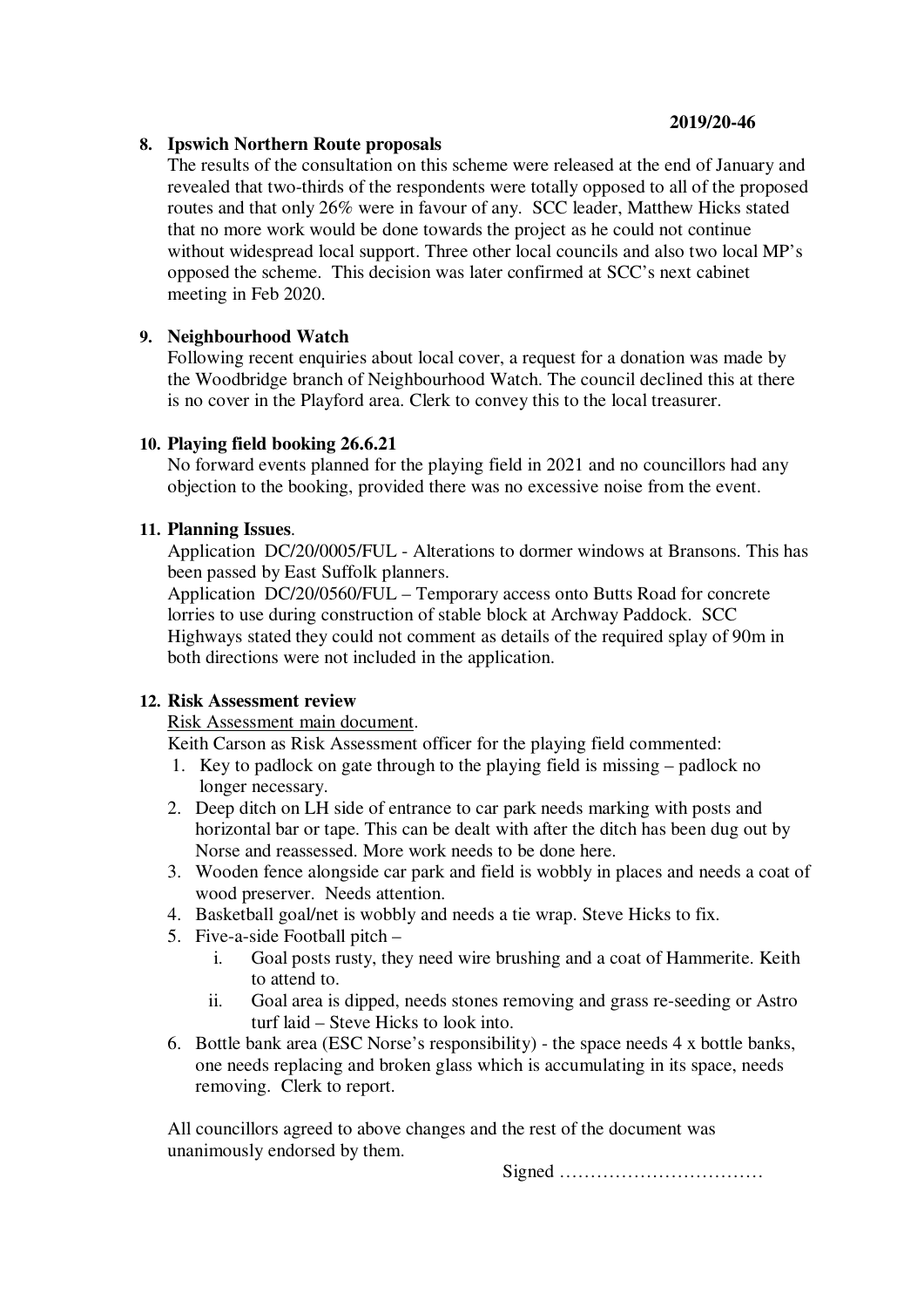## **2019/20-47**

Financial Risk document - No change required, unanimously agreed as acceptable by all councillors.

## **13. History Project**

- Adrian Melrose has successfully converted current history documents on the village website from PDF to Word format.
- Tracy Herrington is registered at the Bury St Edmunds Records Office as a member.
- It was agreed that reasonable travel costs to and from the Record Office should be reimbursed.
- John Royale is processing points for the talking book.
- **14. Town and PC Forums** The Clerk attended a planning forum for clerks/councillors at East Suffolk House on 24<sup>th</sup> Jan 2020. Topics included CIL updates, an introduction to CMIS and talks on Electronic Consultancy, Planning Policy and Development Management.

### **15. Emergency item – Website accessibility.**

- New regulations regarding Website Accessibility are to be introduced in September 2020 and parish councils will need to comply.
- All text included in the parish website should be capable of being converted to audio form to assist visually impaired persons.
- There are various companies offering help in adapting websites but this could prove expensive. TEEC quoted £800.00+VAT for 4 days' work to migrate current data on Playford's website to a new version.
- Clerk to attend a Clerks' networking session at the SALC offices in Claydon on  $9<sup>th</sup>$  March which will cover this topic

## **16. Correspondence –** received up to 4th March 2020

- a. **Ipswich Borough Council** Notice of consultation **Ipswich Local Plan Review**  $-$  **Final Draft**  $-$  consultation ends  $26<sup>th</sup>$  Feb 2020
- b. **Ipswich Borough Council Ipswich Local Plan** Adoption of Suffolk Coast European Sites Recreational Disturbance Avoidance and Mitigation Strategy Supplementary Planning Document (the Suffolk Coast RAMS SPD)
- c. **East Suffolk Co.** Neighbourhood Area Determination & Decision Rushmere St Andrew Neighbourhood Plan
- d. **Suffolk County Council**: Traffic Regulation Order Stopping, Waiting & Loading Prohibitions & Restrictions and On-Street Parking Places (Variation no. 3) Order 202
- e. **Public Meeting on Sizewell C** organised by NFLA, TASC, TEAGS, BANNG & Suffolk Coastal FOE. Sat  $14<sup>th</sup>$  March at Saxmundham Market Hall  $10.45 -$ 1.30pm

Signed ………………………..